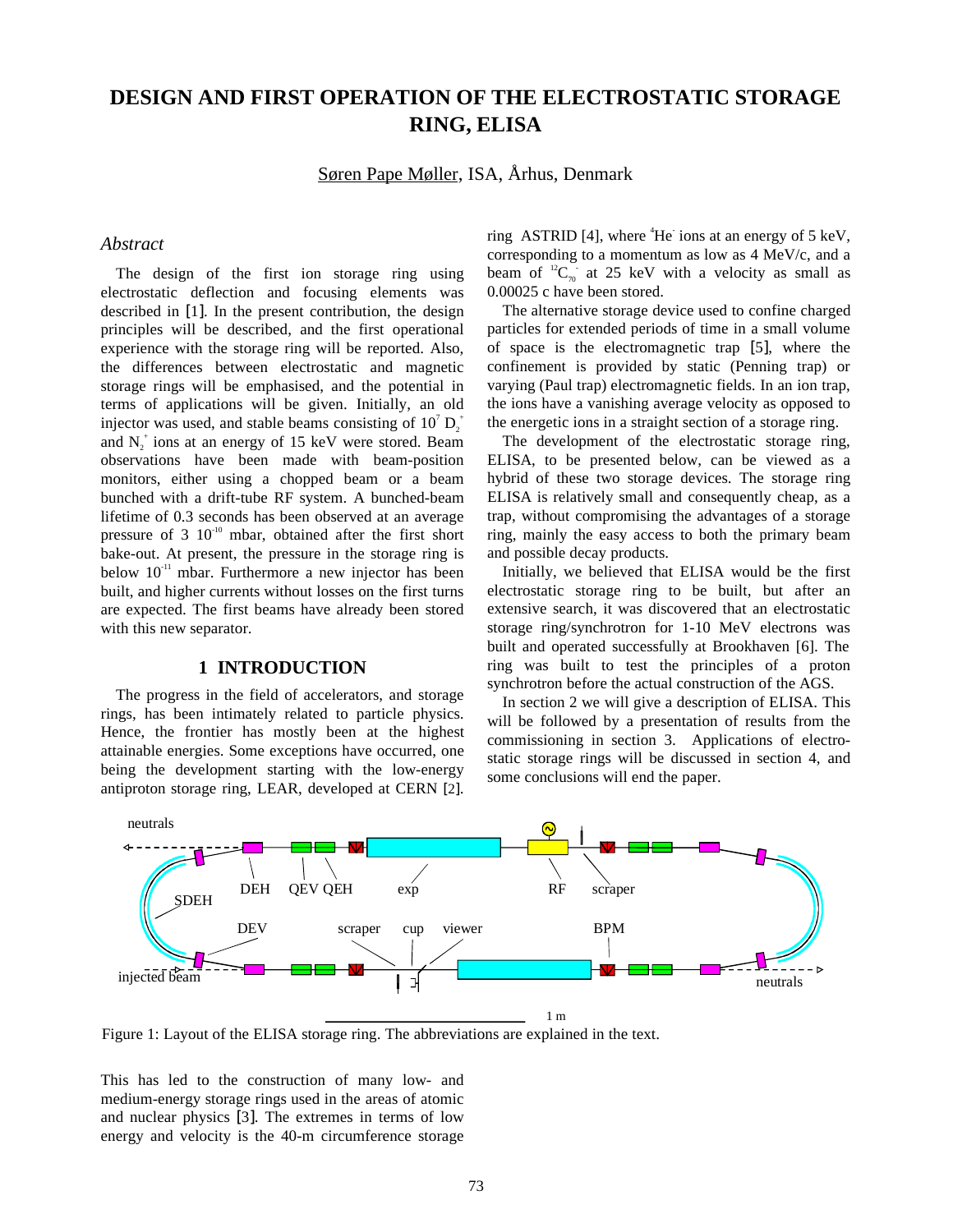# **2 DESIGN OF ELISA**

The ELISA machine has been constructed to fulfil the requirements known at the time of the design, but still paying attention to simplicity and practical considerations. Some free space with good access to the beam is required for the experiments, i.e. so-called straight sections, and we chose a lattice with the smallest number of straight sections, namely a racetrack lattice with two straight sections. The layout of the machine is shown in Fig. 1, where the positions and longitudinal extent of the elements are drawn to scale. The abbreviations are explained in the following subsections. Clearly, other layouts are possible, as for magnetic storage rings. A list of parameters for ELISA is given in table  $1^{\text{!}}$ .

#### *2.1 The lattice*

The lattice is defined by the two 160° spherical electrostatic deflectors (SDEH), each having on each side a 10° parallel-plate electrostatic deflector (DEH) and an electrostatic quadrupole doublet (QEH, QEV). The resulting lattice functions are shown in Fig. 2, as calculated by standard lattice programs.



Figure 2: Lattice functions of ELISA for half the circumference.

One of the main differences between magnetic and electrostatic deflection is that the longitudinal energy is not conserved for electrostatic devices. For example, a particle entering an electrostatic deflector off axis will see a longitudinal electric field and hence be ac- or decelerated. It is also this effect, which leads to the much stronger focusing of electrostatic bends as compared to magnetic. For an electrostatic deflector, equal focusing in the horizontal and vertical plane is obtained for spherical electrodes. This is the main reason for choosing spherical electrodes for the 160° bends. This focusing results in a very strong waist in the middle of the bend with a betatron amplitude of only 0.05 m. The combination of a 160° bend and two parallel-plate 10° bends is chosen because the lattice is unstable for a 180° spherical bend. In addition, the two 10° bends allow observation of neutral atoms created in the straight sections, and they can also be used as spectrometers in connection with detectors for charge- and mass-changing reactions. One of the 10° bends is also used for injection; see section 2.3. The tunes corresponding to the lattice shown in Fig. 2 are 1.25 and 1.42 for the horizontal and vertical planes, respectively, but tunes in the range between 1 and 2 are readily possible.

Closed-orbit correction can be performed with the four vertical correctors (DEV) and the four horizontal 10° bends.

#### *2.2 3D tracking simulations*

 It was felt that ELISA to some extent was based on new principles, and hence that a simulation of the machine was needed. This simulation should take the actual electrostatic fields including fringe fields into account as accurately as possible. Fortunately, the program SIMION [7] can be used for this purpose. SIMION is an ion-optics simulation program that models ion optics with 3D electrostatic potential arrays determined by solving the Laplace equation outside electrodes. The program operates with a finite number of mesh points, but ELISA is sufficiently small to be accommodated with sufficient accuracy in the program. Ions have been tracked, "flown", through the system for hundreds of turns showing the required stability.

Table 1: Parameters of ELISA

| General parameters                             |                                  |
|------------------------------------------------|----------------------------------|
| Maximum energy                                 | $25 \text{ keV}$                 |
| Circumference                                  | $7.62 \text{ m}$                 |
| Revolution time                                | 3.5 (p), 93 ( $C_{60}$ ) $\mu s$ |
| Betatron tunes $Q_{\text{H}}$ , $Q_{\text{V}}$ | 1.25, 1.42                       |
| Chromaticities $\xi_{\mu}$ , $\xi_{\nu}$       | $-1.9, -1.4$                     |
| Momentum compaction $\alpha_{\rm s}$           | 0.41                             |
| $160°$ spherical deflectors                    |                                  |
| Electrode radii                                | 235 and 265 mm                   |
| Nominal voltages                               | $\pm 3.25$ kV                    |
| $10^{\circ}$ deflectors                        |                                  |
| Plate distance                                 | 50 mm                            |
| Plate length                                   | $100 \text{ mm}$                 |
| Nominal voltages                               | $\pm$ 2.4 kV                     |
| Electrostatic Quadrupoles                      |                                  |
| Inscribed radius                               | 26.2 mm                          |
| Electrode length                               | $50 \text{ mm}$                  |
| Nominal voltages                               | $\pm$ 0.37 kV                    |
| RF                                             |                                  |
| Frequency                                      | 10-500 kHz                       |
| Voltage                                        | $<$ 50 V                         |
|                                                |                                  |

<sup>|&</sup>lt;br>|<br>|  $\frac{1}{1}$  Some numbers have changed slightly since [1].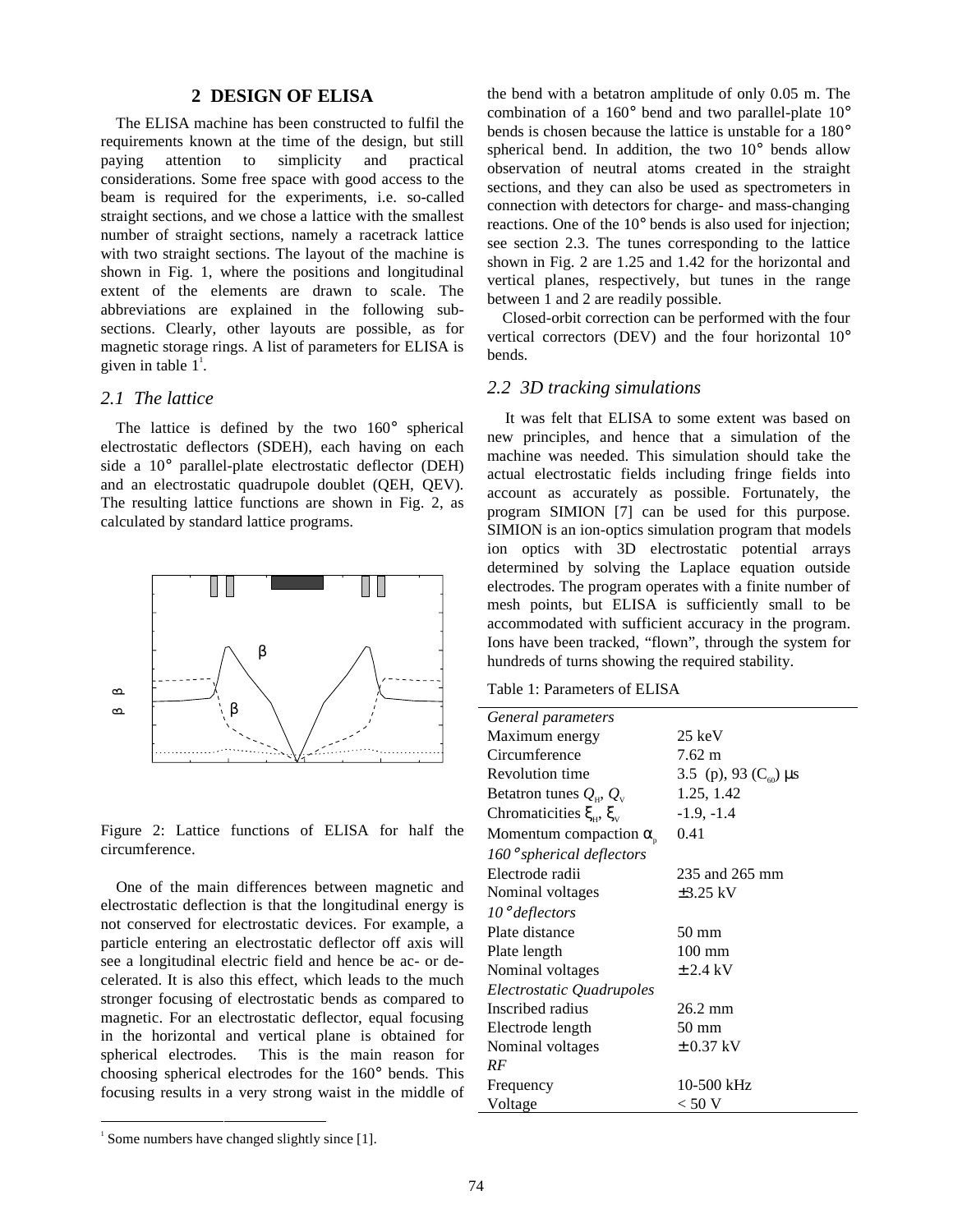#### *2.3 Injection*

A single turn injection is performed by means of a chopper in the injection beamline and one of the 10° deflectors used as a pulsed inflector. The injector is a standard isotope separator with the possibility of easy exchange of ion sources for production of the various ions. A beamline is used for steering and matching the beam to the ELISA lattice, and for differential pumping.

#### *2.4 Rf system*

No acceleration is envisaged in ELISA, but a RF system is necessary for bunched-beam observations. Hence, a non-resonant driven drift-tube is used for bunching. However, only a small voltage is needed since 1V peak RF corresponds to a bucket height of ∆*p/p*  $= 0.7$  % for harmonic number 1. The drift tube is 20 cm long, and hence a voltage of around 35 V is needed to provide the required 1 V. The required frequency range is 10-500 kHz.

#### *2.5 Diagnostics*

In order to ensure a smooth commissioning and daily operation of ELISA several diagnostics devices are mounted in ELISA. The positioning of these is shown in Fig. 1. For steering and focusing into ELISA, a viewer (fluorescent plate and camera) and a Faraday cup will be used.



Figure 3: Picture of the ELISA storage ring.

Four sets of horizontal and vertical beam-position monitors will be used for bunched-beam observations, either with a chopped beam or with a bunched beam. The pick-ups will provide an intensity proportional sum signal  $(\Sigma)$  and a position-proportional difference signal (∆/Σ). The noise on the amplifier system corresponds to around  $10^7$  ions stored in ELISA. Hence, signal averaging is useful to obtain good signal-to-noise ratios. Furthermore, new amplifiers with a noise figure reduced by a factor of 10 are being prepared. Analysis of Schottky-noise and bunched-beam current-transformer measurements is also planned. Finally, observations of neutral atoms at the end of the straight sections are very useful. In this connection, we mention that an electrostatic storage ring is mass independent, and hence can be set up with an intense beam before turning to the, possibly weak, interesting beam.

#### *2.6 Vacuum system*

The vacuum system has been built from stainless steel, according to usual UHV principles. The only exception is that all electrodes close to the beam, that is all electrodes in the deflectors and quadrupoles and beam position monitors have been gold plated in order to minimise oxide layers and the related patch potentials. A photo of the ELISA storage ring before installation of the injector is shown in Fig. 3.

The vacuum system is equipped with four 300 l/s ion pumps and six 1000 l/s sublimation pumps. The system is baked by means of an easily mountable insulation box and one heating element placed centrally. Two Bayard-Alpert ionisation gauges with modulator and a restgas analyser measure the pressure. At present the pressure is around 6  $10^{-12}$  mbar.

# *2.7 Predicted intensities and lifetimes*

At low energy, the stored currents are usually limited by the space-charge tune-shift. This tune-shift scales as  $\Delta Q \propto N/(\beta \gamma \epsilon) \beta \propto OI/(\beta \gamma \epsilon) \beta^2$ , where *N* is the number of ions, *I* the ion current, *O* the ring circumference, ε the emittance and  $\beta$  and  $\gamma$  the Lorentz factors. Hence we should be able to store currents similar to that in ASTRID, i.e. several µA. From experience in ASTRID, we can store beams with a tune shift up to around 0.2.

Electron-capture or –loss from restgas collisions determines the lifetimes of singly charged ions at low energies. Cross-sections for these processes are slowly varying at low energies, and hence longer lifetimes than in e.g. ASTRID are expected in ELISA, since the traversed target thickness becomes smaller for decreasing velocity. Hence, lifetimes in the 10-1000 seconds range are expected.

Intra-beam scattering can lead to emittance growth, in particular at low energies. As an example, we have calculated using the program ZAP [8] the intra-beam scattering times (1/*e* folding times) for a 25 keV beam of singly charged ions with mass  $A = 25$  AMU, a current of 1  $\mu$ A (corresponding to around  $10^8$  particles), a momentum spread of  $\Delta p/p = 3 \cdot 10^{-3}$ , a horizontal emittance of 30  $\pi$  mm mrad, and a vertical emittance of 15  $\pi$  mm mrad. The emittances and momentum spread have been chosen to get approximately equal scattering times in the three planes. The resulting scattering times are around 1000 seconds. These scattering times are comparable to or longer than the lifetimes of most beams. Furthermore, we remind the reader that the intrabeam scattering times scale as  $/(Nq^2),$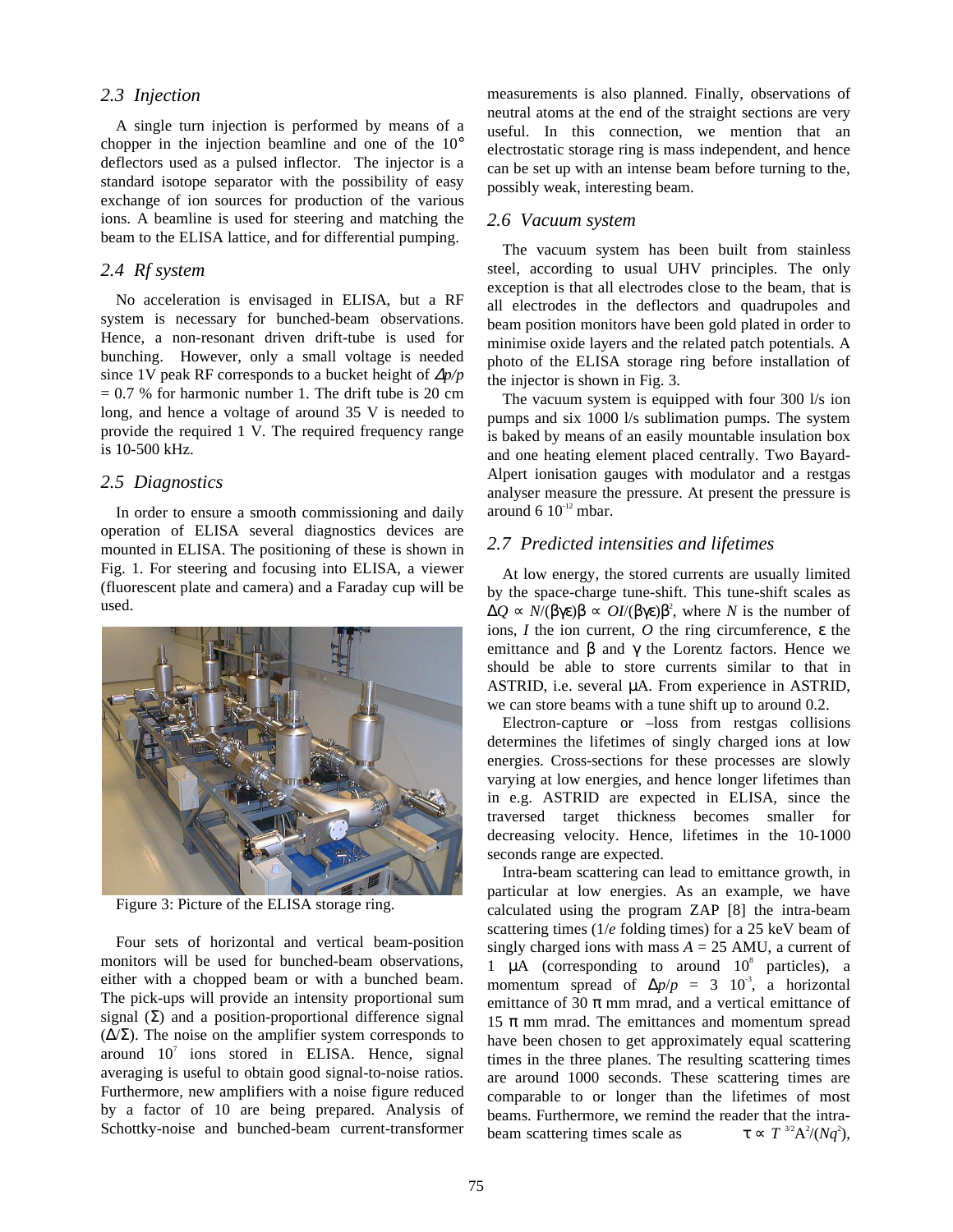where *T* is the kinetic energy, *A* and *q* the ion mass (in AMU) and charge, and *N* the number of circulating ions. Hence, heavier and less intense ion beams will have even longer scattering times.

# **3 RESULTS FROM COMMISSIONING**

Initially ELISA was commissioned after only a short bake-out using an old but available isotope separator. The pressure obtained after this bake-out was a few  $10^{-10}$ mbar. In Fig. 4 we show the sum signals from a BPM for a chopped 14 keV  $D_2^+$  beam. It is seen that the beam is chopped to a 50 % filling of the circumference.



Σ

Figure 4: BPM signals from a chopped 15 keV  $D_2^+$ beam. For details, see the text.

The signals are shown (from top) right at injection and furthermore after 1, 5, 15, and 30 mseconds. The delayed signals have been multiplied by a factor of 2, 3, 20, and 100, respectively. Some losses are seen on the first 10-15 turns, since the injected beam was not well matched to the lattice. The debunching resulting from the velocity spread in the beam is clearly seen; the same debunching is also responsible for the decreasing amplitude, as the BPM amplifiers are ac-coupled. We point out that these signals have been averaged many times in order to achieve a good signal-to-noise ratio. The number of circulating ions was initially around  $10<sup>7</sup>$ . A similar plot of a 14 keV  $N_2^+$  beam observed immediately at injection, and 1, 5, 15, 30, and 60 msecs. later is shown in Fig. 5. The delayed signals have here been multiplied by a factor of 2, 3, 5, 20, and 100 respectively. The longer revolution time and the slower debunching time is observed directly.

In order to measure the lifetime of the beam, the beam was bunched by the drift-tube rf-system at harmonic 1. The corresponding beam-signal from the BPM amplifier as function of time is shown in Fig. 6, together with a fit resulting in a lifetime of 0.29 seconds. We point out, that this measurement has been made with a rf-system without a phase-loop. This lifetime is, at least qualitatively, in agreement with the expected lifetime

from restgas interactions. The lifetime has also been seen to decrease shortly after switching the ion-pumps in the ring off. The extrapolated lifetime at the present



pressure would then be more than 10 seconds.

Figure 5: BPM signals from a chopped 15 keV  $N_2^+$ beam. For details, see the text.

Since these initial measurements, a new injector has been built and the system has been baked adequately, resulting in a pressure in ELISA around  $6 \times 10^{-12}$  mbar. At the time of writing, the commissioning with this new injector is in progress. Apart from checking the lattice itself, it will be important to find the space-charge limit of the machine, and demonstrate a pressure limited lifetime at the present low pressure. Also lifetime measurements using a new detector for neutralised ions



will be important.

 Figure 6: Bunched-beam signal showing a lifetime of 0.3 seconds.

# **4 PHYSICS APPLICATIONS**

The applications of small electrostatic storage rings originate from their ability to store intense ion beams for extended periods of time. The space-charge tune-shift, however, limits the intensity to significantly smaller values than obtainable in a single-pass experiment.